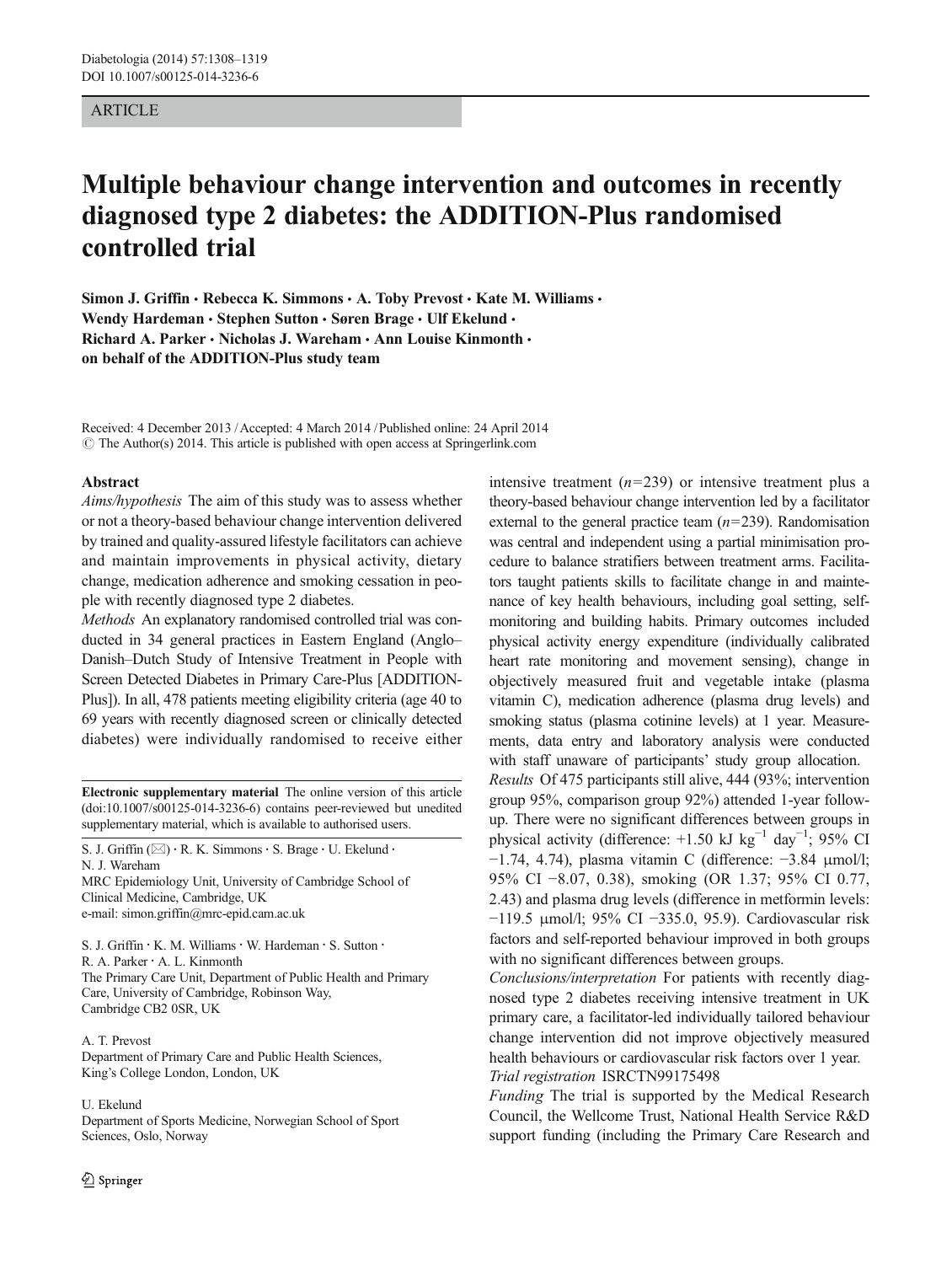Diabetes Research Networks) and National Institute of Health Research under its Programme Grants for Applied Research scheme. The Primary Care Unit is supported by NIHR Research funds. Bio-Rad provided equipment for  $HbA_{1c}$  testing during the screening phase.

Keywords ADDITION-Plus . Diabetes . General practice . Health behaviour . Randomised trial

# Abbreviations

| <b>ADDITION</b> | Anglo-Danish-Dutch Study of Intensive      |
|-----------------|--------------------------------------------|
|                 | Treatment in People with Screen Detected   |
|                 | Diabetes in Primary Care                   |
| CARE            | <b>Consultation and Relational Empathy</b> |
| <b>CVD</b>      | Cardiovascular disease                     |
| <b>DESMOND</b>  | Diabetes Education and Self-Management     |
|                 | for Ongoing and Newly Diagnosed            |
|                 | <b>Diabetes</b>                            |
| Early ACTID     | Early Activity in Diabetes                 |
| $EO-5D$         | EuroQol 5-D                                |
| Look-AHEAD      | <b>Action for Health Diabetes</b>          |
| <b>MARS</b>     | Medication Adherence Report Schedule       |
| <b>PAEE</b>     | Physical activity energy expenditure       |
| $SF-36$         | Short-Form 36                              |
| <b>TPB</b>      | Theory of planned behaviour                |
| <b>UKPDS</b>    | UK Prospective Diabetes Study              |
|                 |                                            |

## Introduction

Well-organised care, including regular recall and review of patients, prompting of doctors, feedback on goal attainment, and continuing medical education and guidelines, are associated with reductions in risk factors among people with type 2 diabetes [\[1](#page-10-0), [2\]](#page-10-0). In addition, intensive pharmacological treatment of risk factors can reduce cardiovascular morbidity and mortality [\[3](#page-10-0), [4](#page-10-0)]. However, these benefits depend on people with diabetes taking their medication as prescribed, eating a healthy diet, being physically active on a regular basis and avoiding smoking.

There is some evidence that patient education, training patients in self-management and using interventions incorporating well-specified behaviour change techniques can be effective, at least in the short term [[5](#page-10-0)]. However, only a minority of people with type 2 diabetes in the UK have attended a structured education programme to assist with behaviour change, and where attendance has occurred the effectiveness of the programme in practice is largely uncertain [\[6](#page-10-0)].

The Early Activity In Diabetes (Early ACTID: ISRCT N92162869) and Action for Health Diabetes (Look-AHEAD: NCT00017953) trials have demonstrated beneficial effects on cardiovascular risk factors of adding intensive lifestyle interventions to the primary care of diabetes patients [[7](#page-10-0), [8\]](#page-10-0). These studies were selective in their behavioural focus. Many previous studies have been conducted in research clinics or specialist settings and have not clearly characterised the comparison condition. Behavioural interventions and their hypothesised mechanisms of action are rarely clearly specified and the delivery of the intervention is not often assessed. Most trials have relied on self-reported measures of behaviour, which are imprecise and subject to recall bias, and do not assess adherence to medication. This limits evaluation of the effects of behavioural interventions independent of organisational and pharmacological components, and cannot inform subsequent integration of the most effective components into routine practice.

We aimed to address these uncertainties in the Anglo– Danish–Dutch Study of Intensive Treatment in People with Screen Detected Diabetes in Primary Care-Plus (ADDITION-Plus) trial by evaluating the effect of a theory-based behaviour change intervention delivered by trained and quality-assured lifestyle facilitators, external to the primary care team, on objectively measured health behaviours (physical activity, diet change, medication adherence and smoking) among people with recently diagnosed type 2 diabetes receiving intensive general practice care [[9\]](#page-10-0).

## Methods

#### Study design

The study design and rationale have been reported previously (2002–2007) [[9\]](#page-10-0). Patients were recruited from 34 general practices in the East of England. The majority of practices  $(n=26)$ were participating in the intensive treatment arm of the ADDITION-Cambridge trial of treatment of people with diabetes detected by screening (ISRCTN86769081) [\[10\]](#page-10-0). A further eight practices were recruited to increase the participation of recently clinically diagnosed patients (Fig. [1](#page-2-0)). Eligibility criteria were initially assessed by general practice staff and included age 40–69 years with type 2 diabetes following screening in the ADDITION study or clinical diagnosis during the previous 3 years. Exclusion criteria included patients who had a psychotic illness or an illness with a likely prognosis of <1 year and women who were pregnant or lactating. Of 425 eligible screendetected patients and 684 patients clinically diagnosed within the previous 3 years, 239 from each group agreed to be individually randomised to receive intensive treatment alone (comparison group) or in conjunction with a facilitator-led behaviour change intervention (intervention group).

## Randomisation

Randomisation was central using a partial minimisation procedure to balance stratifiers (age, sex and general practice; and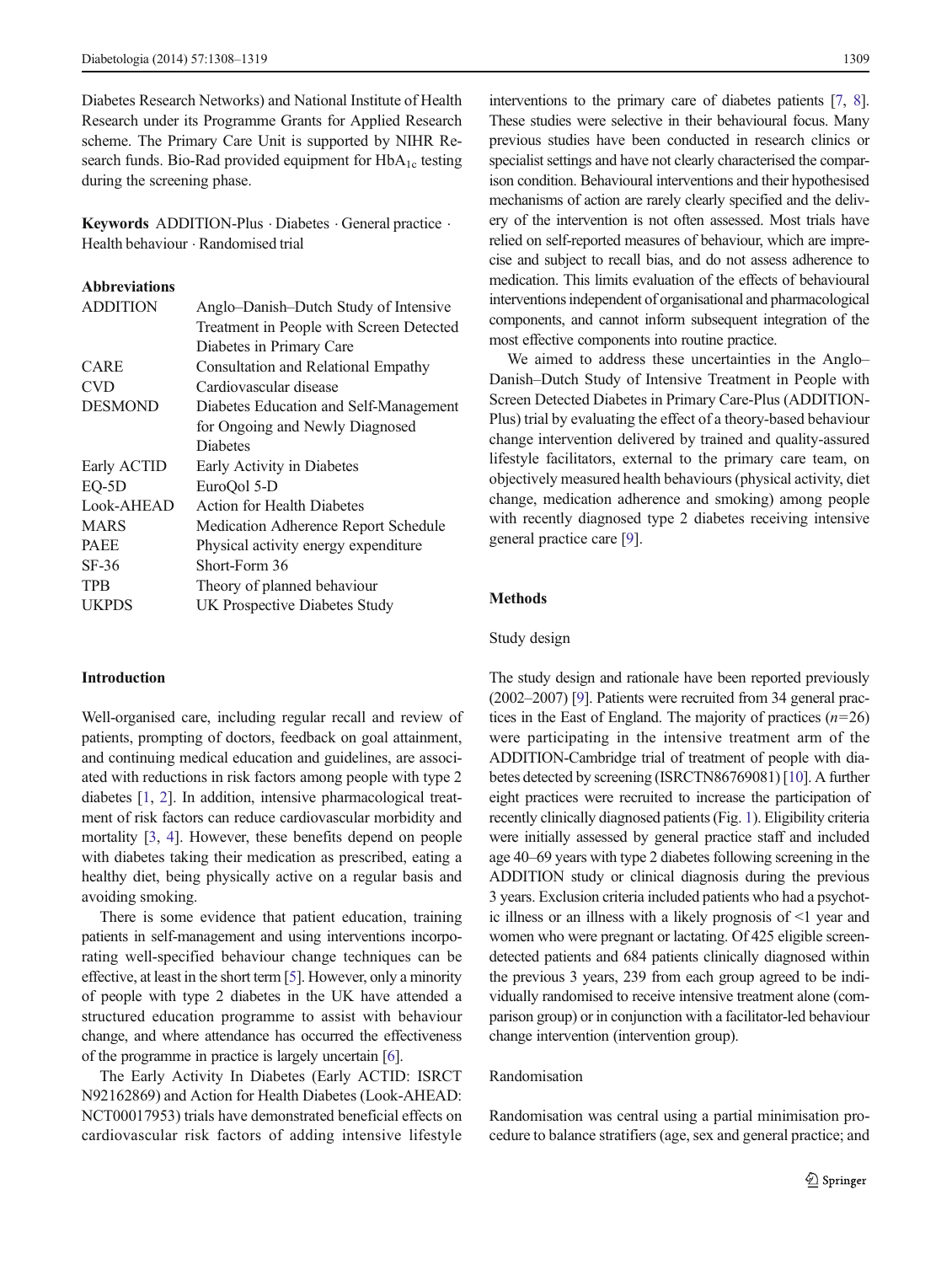<span id="page-2-0"></span>

within screen-detected and clinically diagnosed subgroups: BMI, self-reported smoking and medication adherence [\[11\]](#page-10-0)) between the arms [[9\]](#page-10-0). Randomisation was undertaken independently of study coordination or knowledge of or contact with participants or their data, other than the stratifiers. Ethical approval was obtained from the Eastern MultiCentre Research Ethics Committee (reference no. 02/5/54). All participants provided written informed consent.

## Intervention

Comparison group: intensive treatment A number of features were added to routine multidisciplinary primary care of diabetes to achieve intensive treatment in both trial groups as previously described [[9,](#page-10-0) [10\]](#page-10-0) (see Electronic Supplementary Material [ESM] for further details).

Intervention group: intensive treatment plus facilitator-led behaviour change intervention Participants in the intervention group received intensive treatment (described above) plus a facilitator-led, individually tailored behaviour change intervention, based on psychological theory and evidence. Full details of the intervention have been described previously (see ESM) [[9](#page-10-0)]. In brief, the intervention was delivered by three female trained lifestyle facilitators, who were not part of the general practice team. The facilitators used detailed protocols to guide each contact with the participant and received ongoing supervision and feedback from a clinical psychologist. The behaviours targeted in the intervention were physical activity, dietary intake, medication adherence and smoking cessation. Facilitators taught patients a range of selfregulatory skills to achieve behaviour change and maintenance over time, supported by a manual describing the skills. The intervention was delivered over 1 year at the participants' surgeries and included a 1 h introductory meeting followed by six 30 min meetings and four brief phone calls.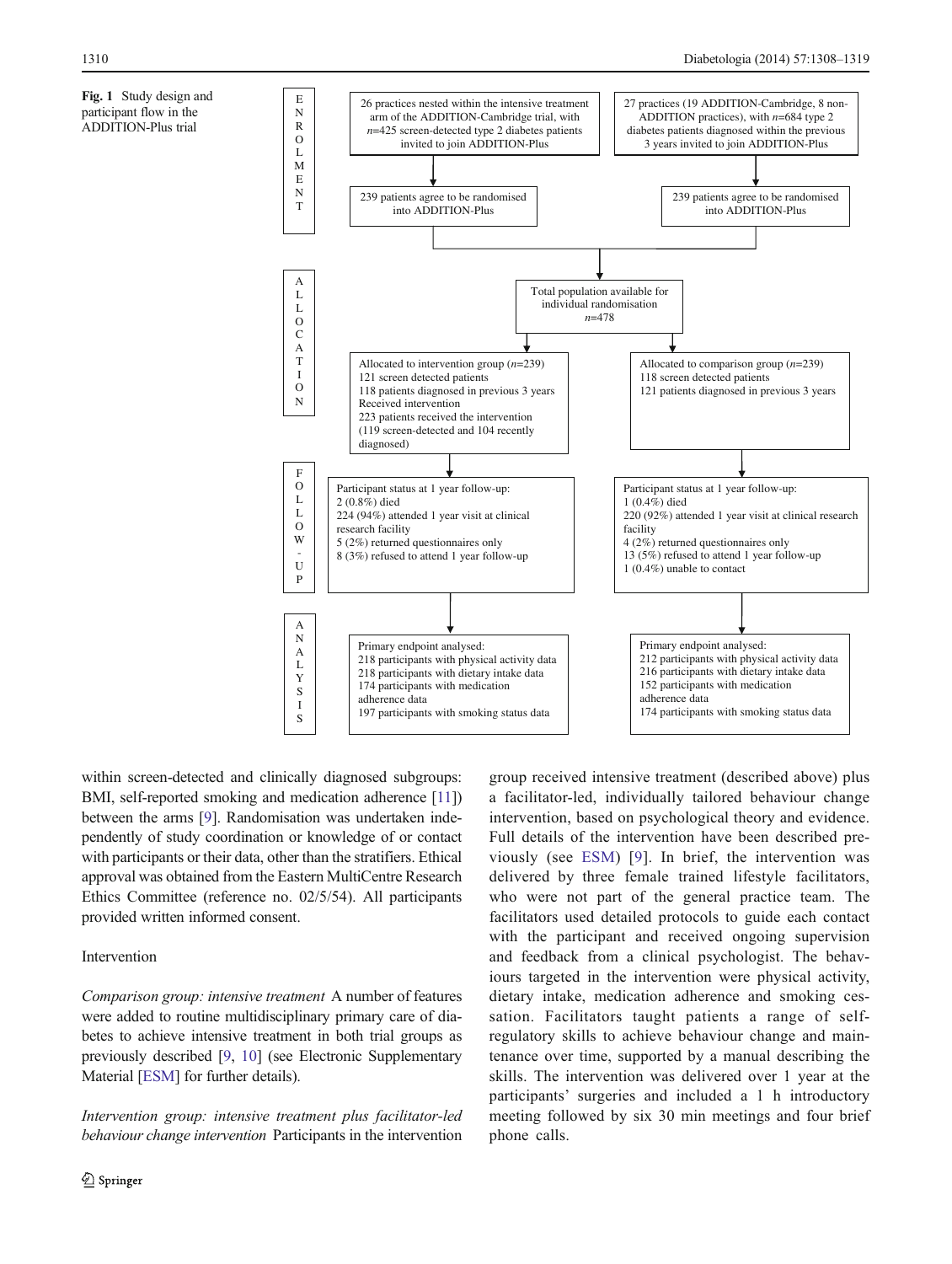#### Measurements and endpoints

Baseline and 1 year measurements were undertaken at outpatient clinical research facilities by trained staff following standard operating procedures. Double data entry of anthropometric and questionnaire measures was undertaken by independent agencies. Measurements, data entry and laboratory analysis were conducted with staff unaware of participants' study group allocation.

#### Primary outcomes

Objectively measured health behaviours Physical activity was assessed at 1 year using a combined heart rate and movement sensor (Actiheart, CamNtech, Cambridge, UK), which participants were advised to wear continuously for at least 4 days [\[12\]](#page-10-0). A graded treadmill walk test was used to individually calibrate heart rate [[13\]](#page-10-0) and to estimate cardiorespiratory fitness by extrapolation of the heart rate/oxygen consumption relationship to age-predicted maximal heart rate [\[14\]](#page-11-0). Timeseries data were pre-processed [[15\]](#page-11-0) and summarised into physical activity energy expenditure (PAEE, kJ kg<sup>-1</sup> day<sup>-1</sup>) [\[16\]](#page-11-0). Data from participants without a treadmill test  $(n=79)$ were processed using an adjusted group calibration equation based on treadmill tests.

Intake of fruit and vegetables was assessed at baseline and 1 year by measurement of plasma vitamin C levels using a Fluoroskan Ascent FL fluorometer (Fisher Scientific UK, Loughborough, UK) [\[17](#page-11-0)]. Smoking status was assessed at 1 year by analysis of plasma cotinine levels using an Immulite Nicotine metabolite solid phase competitive chemiluminescent immunoassay (Siemens Healthcare Diagnostics, Llanberis, UK) and self-report. Self-reported non-smokers with cotinine levels exceeding  $\geq$ 15 ng/ml (n=12) were re-classified as smokers [\[18\]](#page-11-0). Participants were advised to take their medication as usual on the day of testing. Medication adherence was assessed at 1 year follow-up by measurement of plasma concentrations of the three drugs that provided maximum participant coverage (metformin, simvastatin and atorvastatin) using liquid-chromatography–mass-spectrometry after protein precipitation extraction [[9](#page-10-0)].

## Secondary outcomes

Self-reported health behaviours Physical activity, dietary intake and adherence to hypoglycaemic and other medication were assessed using the previously validated EPIC–Norfolk Physical Activity Questionnaire [\[19\]](#page-11-0), Food Frequency Questionnaire [\[20](#page-11-0)] and the Medication Adherence Report Schedule (MARS) [[11](#page-10-0)], respectively. At 1 year, participants were asked whether or not they had made changes to their physical activity and dietary behaviours in the preceding 12 months.

Modelled risk of cardiovascular disease This was calculated for individuals without a prior cardiovascular disease (CVD) event using the UK Prospective Diabetes Study (UKPDS) model [\[21\]](#page-11-0).

Biochemical and clinical measures Biochemical measures were assessed using standard assays (ESM) [[9\]](#page-10-0). Detailed measurement protocols for blood pressure, height, weight, waist circumference and body fat percentage have been described previously [[9\]](#page-10-0). Angina was assessed using the Rose angina questionnaire [\[22\]](#page-11-0). Neuropathy was evaluated using an adapted version of the Michigan Neuropathy Screening Instrument [[23](#page-11-0)].

Functional status, healthy utility, anxiety, well-being, quality of life, treatment satisfaction and relational empathy The following generic and disease-specific instruments were used: Short-Form 36 (SF-36) [[24](#page-11-0)], EuroQol (EQ-5D) [\[25](#page-11-0)], the short form of the state scale of the Spielberger State-Trait Anxiety Inventory [[26\]](#page-11-0), diabetes Well-Being Questionnaire [[27\]](#page-11-0), Audit of Diabetes Dependent Quality of Life [[27\]](#page-11-0) and Diabetes Treatment Satisfaction Questionnaire [\[27](#page-11-0)]. All patients completed the Consultation and Relational Empathy (CARE) measure in relation to the general practitioner and practice nurse [[28](#page-11-0)], and a question concerning satisfaction with diabetes services. In addition, participants in the intervention group completed the CARE measure in relation to the lifestyle facilitator.

Beliefs about behaviour change, illness perceptions and habit A questionnaire developed according to the theory of planned behaviour (TPB) model [\[29](#page-11-0), [30](#page-11-0)] assessed selected cognitions about becoming more physically active, eating a lower-fat diet, taking medication and smoking cessation: intention, perceived behavioural control and behavioural beliefs. Full details are reported elsewhere [\[9](#page-10-0)]. Participants also completed the consequences and treatment control subscales (11 items) of the Illness Perception Questionnaire-Revised [\[31](#page-11-0), [32\]](#page-11-0) and a nine-item closed-response questionnaire covering basic knowledge of diabetes and its management [[33](#page-11-0)]. At 1 year, participants were asked to write down the most important change they had made in their physical activity and dietary intake [[34\]](#page-11-0). Cronbach's alpha for TPB measures and the Illness Perception Questionnaire measures demonstrated high internal consistency. However, internal consistency was low (0.55) for diabetes treatment control and perceived behavioural control in relation to stopping smoking.

#### Statistical analysis

We planned to recruit 500 participants. Follow-up of 400 individuals would provide 80% power at the 5% level of significance to detect between-arm differences of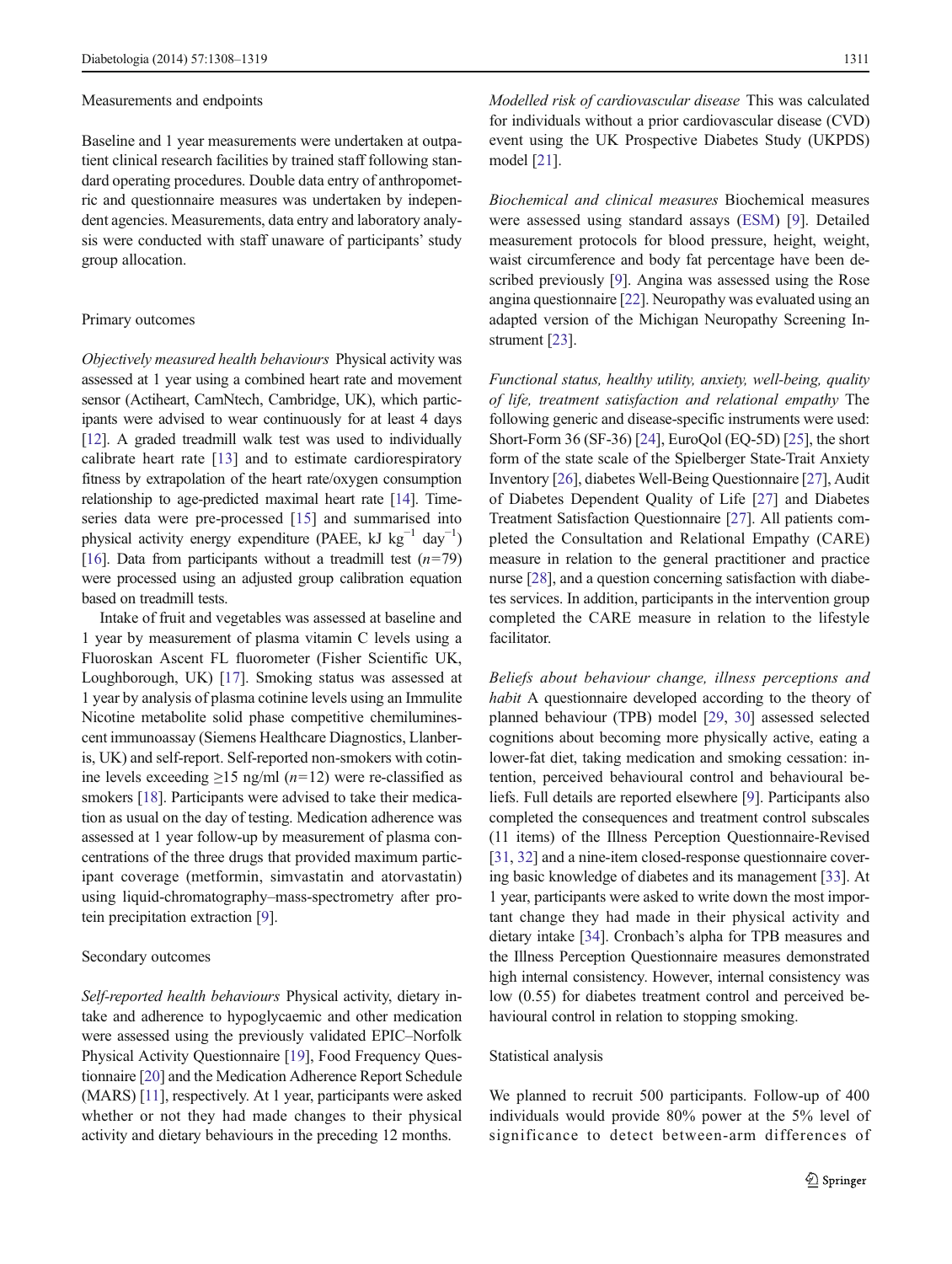0.017 kJ kg<sup>-1</sup> min<sup>-1</sup> in PAEE (anticipating a mean [SD] of 0.078 [0.058]kJ kg<sup>-1</sup> min<sup>-1</sup>) [\[35\]](#page-11-0), 4.0 μmol/l in change from baseline in plasma vitamin C adjusted further for baseline (based on a mean [SD] of 53 [\[19](#page-11-0)] μmol/l and test–retest correlation of 0.67 [[36\]](#page-11-0)) and 9.5% in smoking prevalence (control prevalence 17.9%).

The effectiveness of the intervention on primary outcomes was assessed using between-arm intention-to-treat analysis, using linear and logistic regression for continuous and binary outcomes, respectively. Continuous outcomes adjusted for baseline where measured. Participants with missing baseline values were retained in the analysis by using the missing indicator method [[37](#page-11-0)]. Effect sizes were reported with 95% CIs. Statistical significance was set at  $p < 0.05$ . Continuous outcomes indicating non-normality or skewness (simvastatin, atorvastatin, triacylglycerol, alanine aminotransferase and UKPDS risk score) were natural log-transformed before analysis and their CIs were shown on the log-scale. Where non-normality could not be resolved by log-transformation, 95% CIs were estimated using semi-parametric bias corrected and accelerated bootstrap regression with 1,999 resamples. We conducted a per protocol analysis of each primary outcome, in which the per protocol population comprised comparison-arm participants and those intervention-arm participants who attended the introductory and initial three coreintervention sessions. Sensitivity analysis was undertaken to assess the impact of excluding participants with missing primary outcome data. Rubin's multiple imputation method with 30 multiple imputation datasets [\[38](#page-11-0)] was used together with two contrasting scenarios for the intervention effect in excluded participants. The first optimistically assumed that excluded participants achieved the same full intervention effect as observed in participants with the outcome data, and the second pessimistically assumed that no intervention effect was achieved. Subgroup analyses were confined to the comparison of intervention effects on primary outcomes by mode of diagnosis (screen-detected or recently diagnosed).

## **Results**

Figure [1](#page-2-0) shows the trial profile. Participating practices were largely comparable with the average English practice in terms of list size, diabetes prevalence and general practice/nurse whole-time equivalents (data taken from the National Primary Care Database; [www.population-health.manchester.ac.uk/](http://www.population-health.manchester.ac.uk/primarycare/npcrdc-archive/archive/ProjectDetail.cfm/ID/10.htm) [primarycare/npcrdc-archive/archive/ProjectDetail.cfm/ID/10.](http://www.population-health.manchester.ac.uk/primarycare/npcrdc-archive/archive/ProjectDetail.cfm/ID/10.htm) [htm](http://www.population-health.manchester.ac.uk/primarycare/npcrdc-archive/archive/ProjectDetail.cfm/ID/10.htm)). However, the median (interquartile range) Index of Multiple Deprivation score for ADDITION-Plus practices (11.7 [6.6–15.5]) suggested that they served less deprived communities than the average English practice (21.2 [12.2– 36.1]) (data taken from the UK National Primary Care Database). Four hundred and seventy-eight eligible participants

were recruited to the study (intervention group  $n=239$ ; comparison group  $n=239$ ) and attended baseline measurement. Baseline characteristics were similar in the two trial groups (Table 1). The majority of ADDITION-Plus participants were white men with a mean age of 60 years. In all, 51% of participants were in full- or part-time employment, and 62% had attended full-time education after the age of 16 years. There was one death in the comparison group and two deaths in the intervention group within 13 months of recruitment. Of those still alive, 444/475 (93%; intervention group: 95%, comparison group: 92%) returned for follow-up health assessment after a mean of 1.1 years (SD 0.2). There was no significant difference in baseline characteristics between those who attended follow-up health assessment and those who did not (data not shown).

#### Objectively measured health behaviours

Table [2](#page-5-0) shows the outcomes of objectively measured health behaviours. PAEE levels were similar in both groups at 1 year. We observed small increases in plasma vitamin C levels in both groups over 12 months, with levels approximating national trends (National Diet and Nutrition Survey 2002 [\[39\]](#page-11-0)) and not significantly differing by group. The proportion of smokers was similar in the intervention and comparison groups at 1 year, reflecting national smoking rates [\[40\]](#page-11-0). There were no differences between groups in the proportion of patients prescribed metformin, simvastatin and atorvastatin (data not shown), the mean prescribed total daily dose of each drug (data not shown) and the plasma drug levels.

### Self-reported health behaviours

Participants reported increases in levels of total physical activity and consumption of fruit, vegetables and fibre, and reduction in consumption of fat and alcohol over 1 year, with no significant difference between groups (Table [3\)](#page-5-0). There was little change in the proportion smoking with no significant

Table 1 Baseline characteristics of ADDITION-Plus trial participants  $(n=478)$ 

| Participant characteristics                  | Comparison group<br>$(n=239)$ | Intervention group<br>$(n=239)$ |  |  |
|----------------------------------------------|-------------------------------|---------------------------------|--|--|
| Mean age (SD), years                         | 59.8 (7.5)                    | 59.5 (7.5)                      |  |  |
| Men                                          | 148 (61.9)                    | 150 (62.8)                      |  |  |
| White ethnicity                              | 234 (97.9)                    | 232(97.1)                       |  |  |
| In full- or part-time<br>employment          | 122/238 (51.3)                | 123/239 (51.5)                  |  |  |
| Full-time education after<br>16 years of age | 145/236 (61.4)                | 146/236 (61.9)                  |  |  |

Values are  $n$  (%) unless specified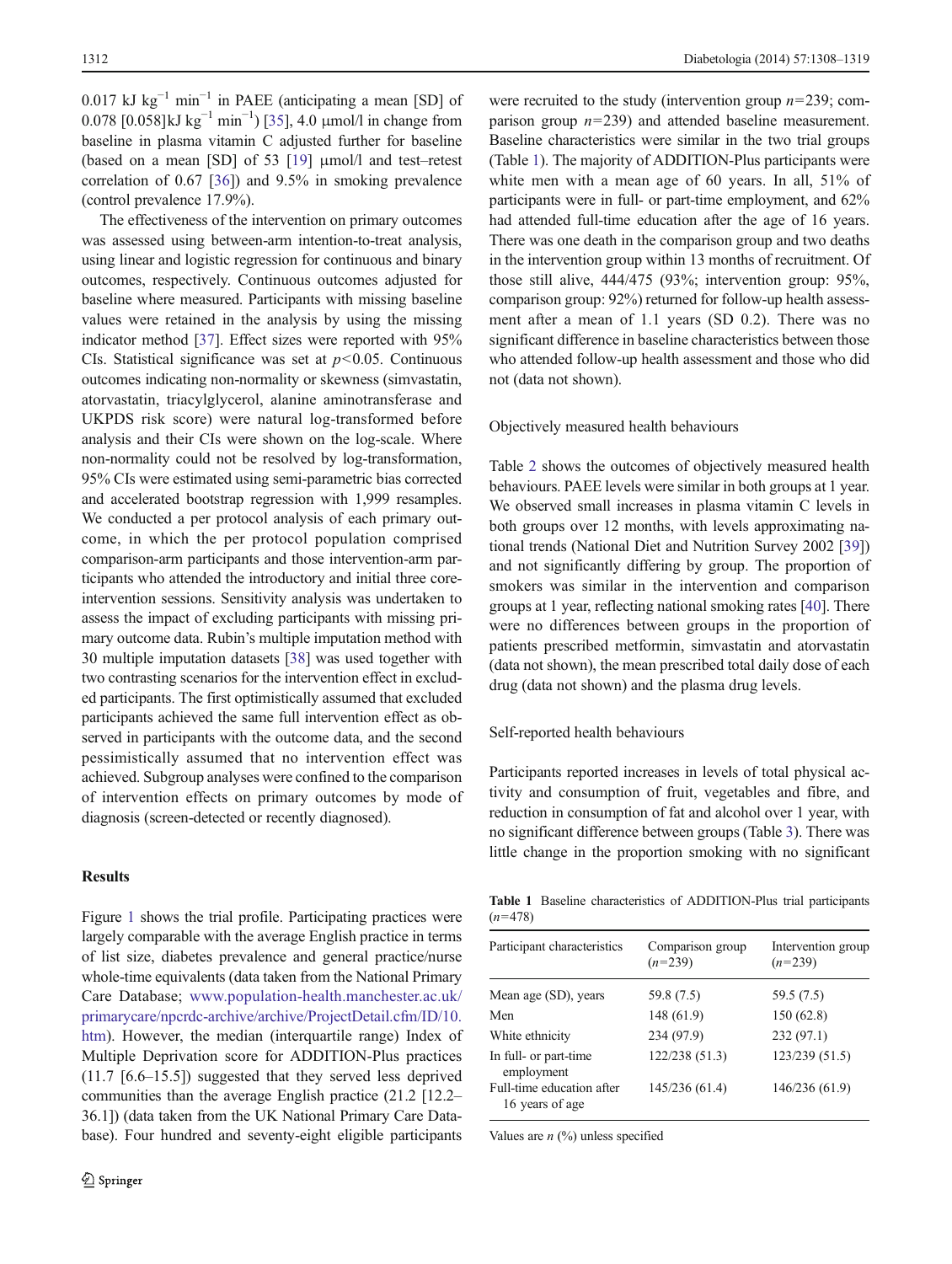<span id="page-5-0"></span>

|  | <b>Table 2</b> Objectively measured health behaviours by study group and between-group differences at 1 year in the ADDITION-Plus trial |  |  |  |  |  |  |
|--|-----------------------------------------------------------------------------------------------------------------------------------------|--|--|--|--|--|--|
|--|-----------------------------------------------------------------------------------------------------------------------------------------|--|--|--|--|--|--|

| Health behaviours                            | Comparison group         | Intervention group      | Difference between groups (95% CI) | $p$ value |
|----------------------------------------------|--------------------------|-------------------------|------------------------------------|-----------|
| PAEE, kJ $\text{kg}^{-1}$ day <sup>-1a</sup> | $33.7(15.9)(N=212)$      | $35.2(18.2)(N=218)$     | $+1.50(-1.74, 4.74)$               | 0.36      |
| Plasma vitamin C, µmol/l                     | $56.2(25.1)(N=216)$      | 53.4 $(25.0)$ $(N=218)$ | $-3.84 (-8.07, 0.38)^{b}$          | 0.07      |
| Smoking, $\%$ ; cotinine validated $(n/N)$   | 13.2(23/174)             | 17.3(34/197)            | $1.37^{\circ}$ (0.77, 2.43)        | 0.28      |
| Drug plasma level, µmol/l                    |                          |                         |                                    |           |
| Metformin                                    | $1,310.0$ (741.7) (N=82) | $1,190.5(725.6)(N=100)$ | $-119.5 (-335.0, 95.9)$            | 0.28      |
| Log simvastatin $d$                          | $-1.07(1.73)(N=30)$      | $-1.43$ (1.45) (N=42)   | $-0.36(-1.10, 0.39)$               | 0.35      |
| Log atorvastatin <sup>d</sup>                | $1.07(1.01)(N=40)$       | $0.91(1.02)(N=32)$      | $-0.16(-0.63, 0.32)$               | 0.52      |
|                                              |                          |                         |                                    |           |

Values are mean SD unless otherwise stated; N is the number with data available

<sup>a</sup> Physical activity is individually calibrated where available ( $n=351$ ), otherwise group calibrated ( $n=79$ )

<sup>b</sup> Difference between groups is adjusted for baseline values

c Results are expressed as ORs

<sup>d</sup> Results are expressed on the natural log-scale since original variable showed substantial skewness

|  |  | Table 3 Baseline and 1 year follow-up self-reported behaviours by study group and between-group differences in the ADDITION-Plus trial |  |  |  |  |
|--|--|----------------------------------------------------------------------------------------------------------------------------------------|--|--|--|--|
|--|--|----------------------------------------------------------------------------------------------------------------------------------------|--|--|--|--|

| Self-reported behaviour                                          | Comparison group |                   | Intervention group            |                | Adjusted difference between                   |  |
|------------------------------------------------------------------|------------------|-------------------|-------------------------------|----------------|-----------------------------------------------|--|
|                                                                  | <b>Baseline</b>  | 1 year            | <b>Baseline</b>               | 1 year         | groups $(95\% \text{ CI})$                    |  |
| Physical activity                                                |                  |                   |                               |                |                                               |  |
| Total physical activity, MET h/week                              | 78.6 (48.0)      | 80.1(49.5)        | 90.0(55.1)                    | 95.2(55.7)     | $+7.51(-0.009, 15.0)$                         |  |
| Recreational activity, h/week                                    | 9.63(9.81)       | 10.4(10.6)        | 12.0(13.0)                    | 13.1(12.9)     | $+1.46$ (-0.40, 3.34) <sup>a</sup>            |  |
| Vigorous activity, h/week                                        | 1.03(2.41)       | 1.04(2.81)        | 1.33(3.59)                    | 1.42(3.39)     | $+0.23$ (-0.32, 0.72) <sup>a</sup>            |  |
| Time spent in sedentary activity, h/week                         | 38.7 (19.6)      | 36.4(17.7)        | 35.3(15.5)                    | 33.4(16.3)     | $-0.60$ ( $-2.57$ , 1.38)                     |  |
| Television viewing, h/week                                       | 24.4 (12.8)      | 23.9(11.7)        | 24.0(10.2)                    | 23.4(10.3)     | $-0.20$ ( $-1.49$ , 1.10)                     |  |
| Proportion reporting change in physical<br>activity at 1 year, % |                  | 41.0 (91/222)     |                               | 74.9 (170/227) | 4.29 $(2.87, 6.42)^b$                         |  |
| Diet                                                             |                  |                   |                               |                |                                               |  |
| Total fat, g/day                                                 | 68.7(30.3)       | 60.3(23.3)        | 68.3(29.6)                    | 60.6(22.2)     | $+0.41(-3.11, 3.94)$                          |  |
| Fat as percentage of energy, %                                   | 32.0(6.2)        | 31.2(6.0)         | 31.3(5.7)                     | 30.4(5.9)      | $-0.45$ ( $-1.41$ , 0.51)                     |  |
| Polyunsaturated:saturated fat ratio                              | 0.58(0.23)       | 0.67(0.27)        | 0.62(0.28)                    | 0.68(0.26)     | $-0.01$ ( $-0.06$ , 0.03)                     |  |
| Fibre, g/day                                                     | 18.6(7.3)        | 19.0(7.3)         | 18.6(7.2)                     | 19.8(7.0)      | $0.82(-0.31, 1.95)$                           |  |
| Plasma vitamin C, mg/day                                         | 147.4(71.2)      | 145.5(66.0)       | 141.0(72.2)                   | 146.2(66.5)    | $3.89(-6.62, 14.40)$                          |  |
| Total energy, kJ                                                 | 7,966 (2,628)    | 7,200 (2,092)     | 8,099 (2,757)                 | 7,446 (2,110)  | $188.0 (-136.5, 512.5)$                       |  |
| Fruit food group (11 items), g/day                               | 277 (197)        | 312(222)          | 266 (198)                     | 312(212)       | 4.89 $(-31.2, 41.2)^{a}$                      |  |
| Vegetable food group (19 items), g/day                           | 237 (128)        | 246 (148)         | 231(161)                      | 247 (135)      | 4.76 $(-19.0, 26.4)^a$                        |  |
| Alcohol, units/week                                              | 8.5(14.3)        | 7.3(11.1)         | 9.5(13.6)                     | 7.8(10.6)      | $-0.25$ (-1.45, 1.24) <sup>a</sup>            |  |
| Proportion reporting change in diet at 1 year, $\%$ –            |                  | 57.2 (127/222)    |                               | 77.4 (175/226) | $2.57$ $(1.70, 3.87)^b$                       |  |
| <b>Smoking</b>                                                   |                  |                   |                               |                |                                               |  |
| Self-reported smokers, %                                         | 14.0(31/222)     | 11.7(26/222)      | 15.0(34/227)                  | 15.0 (34/227)  | 2.63 $(0.76, 9.05)^b$                         |  |
| Medication adherence                                             |                  |                   |                               |                |                                               |  |
| Adhering to hypoglycaemic medication, $\%^c$                     |                  | $81.2(108/133) -$ |                               | 85.7 (132/154) | 1.39 $(0.74, 2.60)^b$                         |  |
| Adhering to general medication, $\%^c$                           | 73.1 (147/201)   |                   | 75.6 (161/213) 69.5 (148/213) |                | 78.4 (174/222) 1.25 (0.79, 1.99) <sup>b</sup> |  |

Values are mean (SD) unless stated

<sup>a</sup> Model residuals showed non-normality, which could not be resolved after log-transformation. Therefore, 95% CIs were calculated using the semiparametric bias corrected and accelerated bootstrap regression method (with 1,999 resamples)

<sup>b</sup> Results are expressed as ORs

<sup>c</sup> Adherence defined as a score of >23/25 on the MARS questionnaire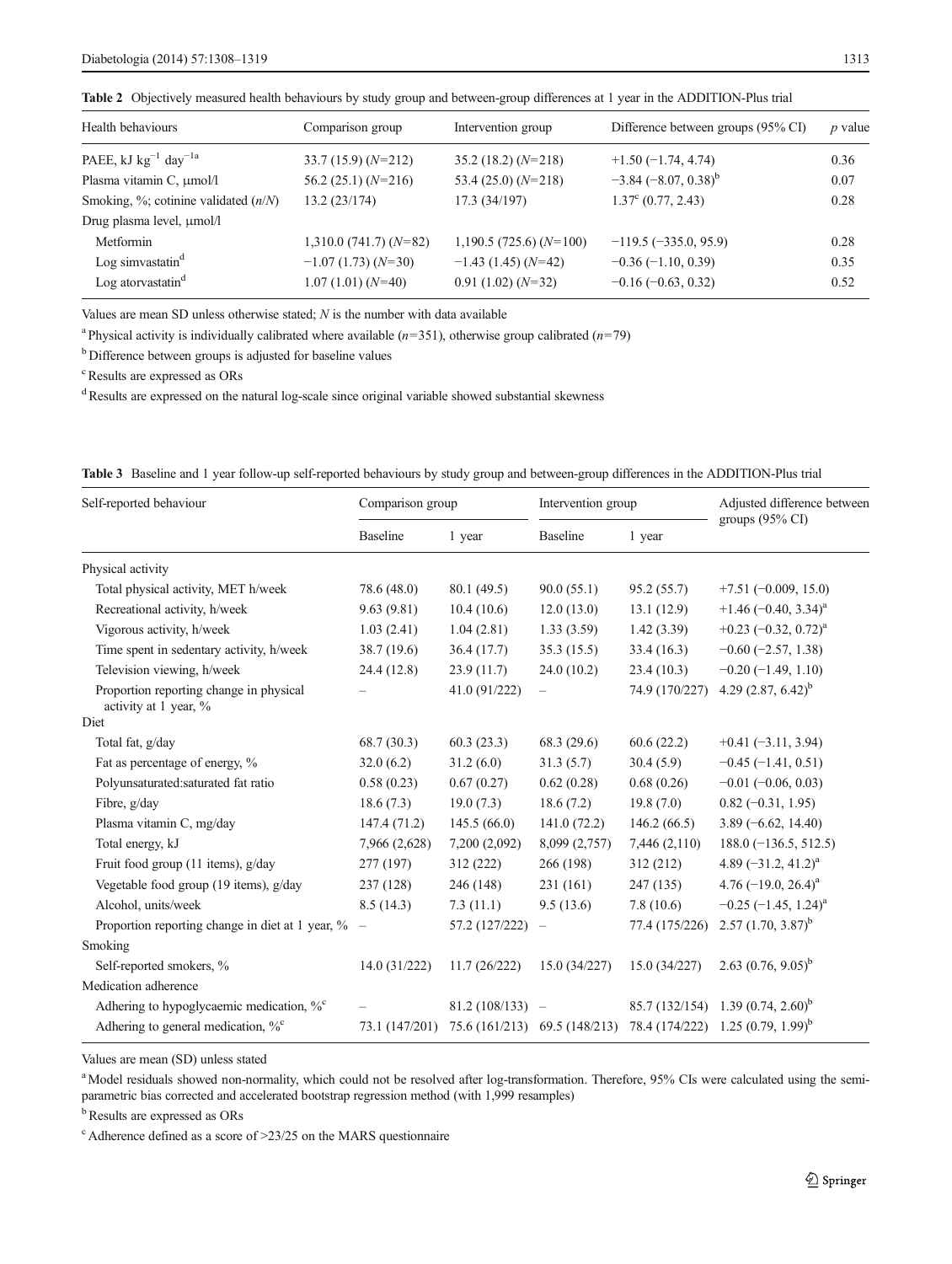between-group differences. Self-reported adherence to general medication increased in both groups from baseline to 1 year follow-up. Medication adherence for both general and diabetes medication was high in both groups at 1 year (defined as a score of  $>23/25$  on the MARS questionnaire), with no significant difference between groups. A significantly higher number of patients in the intervention than in the comparison group reported that they had made positive changes to their diet and physical activity in the preceding 12 months.

## Clinical and biochemical measures

Table 4 shows the baseline and follow-up anthropometric, clinical and biochemical measures. We observed small reductions in cardiovascular risk factors in both groups over 1 year. The majority of between-group differences favoured the intervention group but none achieved statistical significance.

# Functional status, healthy utility, anxiety, well-being, quality of life, treatment satisfaction and relational empathy

Participants in the intervention group reported significantly higher levels of SF-36 physical functioning, SF-36 change in health, health utility (EQ-5D) and satisfaction with diabetes services than those in the comparison group (Table [5](#page-7-0)). There was no intervention effect on the remaining SF-36 measures. state anxiety, diabetes-specific and general well-being, diabetes-related quality of life, diabetes treatment satisfaction or relational empathy.

# Beliefs about behavioural intentions, illness perceptions and habit

Behavioural intentions were higher in the intervention than the comparison group at 1 year, achieving statistical significance for physical activity and medication adherence (Table [6\)](#page-8-0). Illness perceptions, perceived behavioural control and behavioural beliefs were similar in both groups at baseline and 1 year. In addition, there were no differences between groups in the strength of habit and diabetes knowledge levels at 1 year.

In total, 93% of participants attended the introductory and initial three core-intervention sessions. Intervention group participants reported feeling confident in using the skills they had been taught (mean [SD] score 7.9 [1.7] on a scale of 0 to 10). Self-reported use of skills to increase physical activity and to eat a lower-fat diet was relatively high, ranging from 62% of participants who reported using prompts or reminders to 88% who reported setting achievable goals. Fewer

Table 4 Baseline and follow-up anthropometric, clinical and biochemical measures by study group and between-group differences in the ADDITION-Plus trial

| Measure                                        | Comparison group         |                   | Intervention group |                   | Adjusted difference between  |  |
|------------------------------------------------|--------------------------|-------------------|--------------------|-------------------|------------------------------|--|
|                                                | <b>Baseline</b>          | 1 year            | <b>Baseline</b>    | 1 year            | groups $(95\% \text{ CI})$   |  |
| BMI, $\text{kg/m}^2$                           | 32.8(5.7)                | 32.3(5.7)         | 32.7(5.3)          | 32.1(5.2)         | $-0.11$ $(-0.44, 0.22)$      |  |
| Waist circumference, cm                        | 110.7(15.1)              | 109.5(15.2)       | 110.9(12.4)        | 109.1(11.8)       | $-0.63(-1.70, 0.44)$         |  |
| Body fat, %                                    | 42.1(11.9)               | 41.8(11.2)        | 42.8(12.3)         | 42.0(11.8)        | $-0.30(-1.72, 1.12)$         |  |
| Systolic BP, mmHg                              | 134.4(19.3)              | 128.3(17.4)       | 138.2(19.1)        | 132.1(17.4)       | $1.76(-0.92, 4.43)$          |  |
| Diastolic BP, mmHg                             | 79.1 (10.9)              | 75.1(9.8)         | 81.6 (10.0)        | 77.7(8.8)         | $1.43 (-0.07, 2.92)$         |  |
| Cardiorespiratory fitness, ml/kg/min           |                          | 30.9(9.5)         |                    | 30.3(8.6)         | $-0.61$ ( $-2.63$ , 1.42)    |  |
| $HbA_{1c}$ %                                   | 7.01(1.23)               | 6.67(0.95)        | 7.23(1.62)         | 6.66(0.94)        | $-0.09$ ( $-0.25$ , 0.07)    |  |
| $HbA_{1c}$ , mmol/mol                          | 53.1                     | 49.4              | 55.5               | 49.3              |                              |  |
| Total cholesterol, mmol/l                      | 4.90(1.16)               | 4.31(0.86)        | 4.96(0.98)         | 4.33(0.91)        | $-0.005(-0.16, 0.15)$        |  |
| HDL-cholesterol, mmol/l                        | 1.20(0.35)               | 1.19(0.32)        | 1.17(0.35)         | 1.19(0.31)        | $0.02 (-0.02, 0.05)$         |  |
| LDL-cholesterol, mmol/l                        | 2.87(0.99)               | 2.34(0.76)        | 2.89(0.91)         | 2.29(0.77)        | $-0.06$ ( $-0.19$ , 0.08)    |  |
| $Log10$ triacylglycerol, mmol/l                | 0.23(0.24)               | 0.21(0.23)        | 0.28(0.22)         | 0.24(0.24)        | $-0.006(-0.04, 0.03)$        |  |
| $Log10$ alanine aminotransferase               | 1.61(0.19)               | 1.53(0.18)        | 1.63(0.21)         | 1.53(0.19)        | $-0.01$ ( $-0.04$ , 0.02)    |  |
| Microalbuminuria, % <sup>a</sup>               | 20.2% (43/213)           | $16.1\% (35/217)$ | $18.6\%$ (41/220)  | $17.5\%$ (39/223) | 1.22 $(0.68, 2.17)^b$        |  |
| Rose angina questionnaire, % positive          | $\overline{\phantom{0}}$ | 12.2% (27/222)    |                    | $12.0\% (27/225)$ | 0.98 (0.56, 1.74) $^{\rm b}$ |  |
| Michigan neuropathy score                      | 1.91(1.67)               | 1.91(1.88)        | 1.84(1.61)         | 1.78(1.71)        | $-0.08$ ( $-0.34$ , 0.18)    |  |
| $Log_{10}$ UKPDS 10 year CVD risk <sup>c</sup> | $-0.63(0.21)$            | $-0.68(0.21)$     | $-0.62(0.23)$      | $-0.68(0.22)$     | $-0.02$ ( $-0.04$ , 0.006)   |  |

Values are mean (SD) unless stated

<sup>a</sup> Albumin/creatinine ratio  $\geq$ 2.5 (men),  $\geq$ 3.5 (women)

<sup>b</sup> Results expressed as ORs

 $c$  Excluding  $n=53$  reporting prior CVD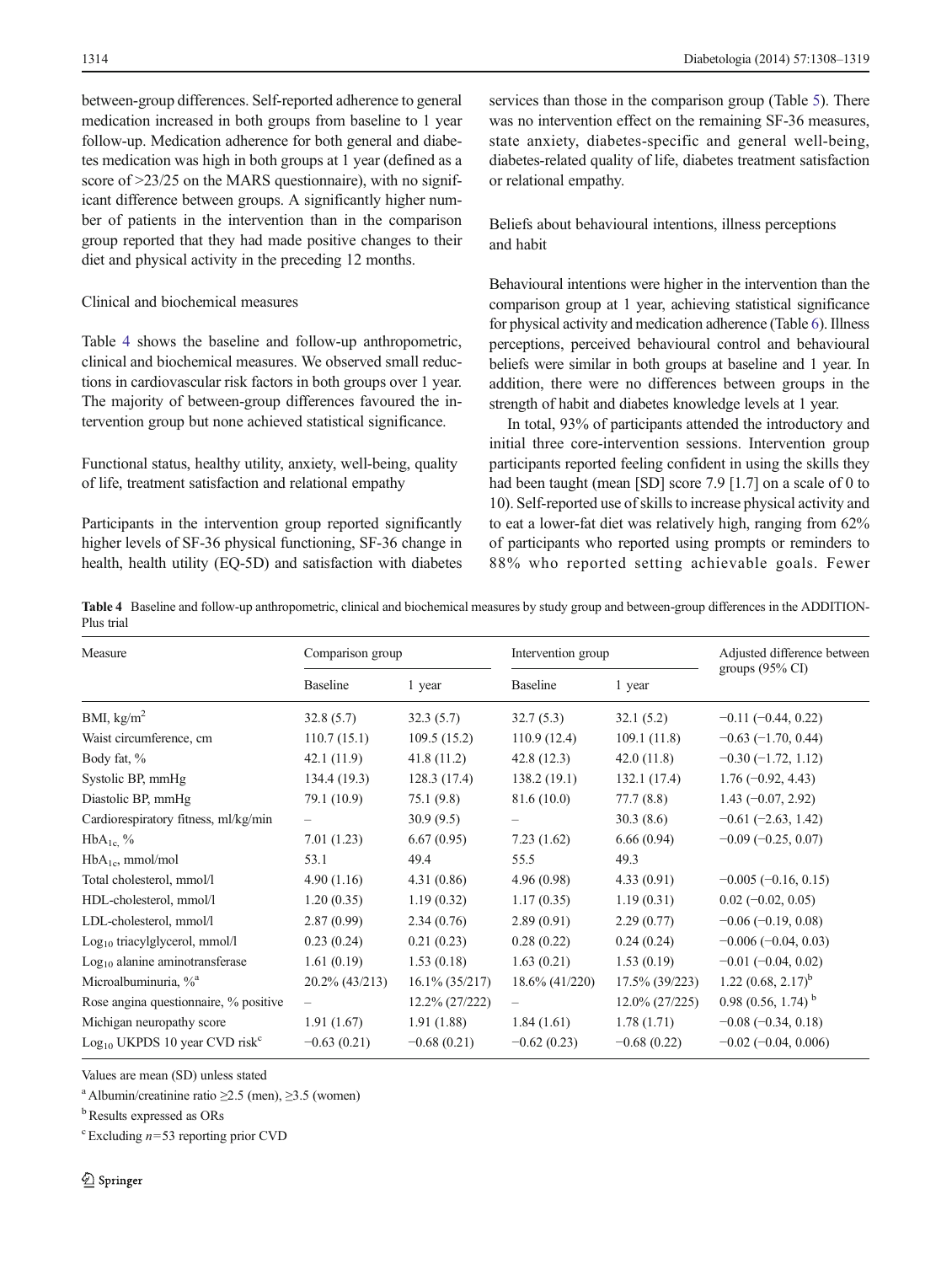<span id="page-7-0"></span>Table 5 Functional status, health utility, anxiety, quality of life, well-being and satisfaction with treatment at 1 year by study group and between-group differences in the ADDITION-Plus trial

| Measure <sup>a</sup>                              | Comparison group | Intervention group | Difference between groups $(95\% \text{ CI})^t$ |
|---------------------------------------------------|------------------|--------------------|-------------------------------------------------|
| $SF-36$                                           |                  |                    |                                                 |
| Physical functioning                              | 73.3 (27.8)      | 79.2(22.5)         | 5.89 (1.24, 10.85)                              |
| Role limitation, physical                         | 71.7(40.2)       | 76.0(35.8)         | $4.32 (-3.06, 11.29)$                           |
| Role limitation, emotional                        | 84.4 (32.2)      | 80.7 (34.2)        | $-3.69(-9.98, 1.99)$                            |
| Social functioning                                | 83.6 (25.3)      | 85.1 (23.9)        | $1.51 (-2.93, 6.02)$                            |
| Mental health                                     | 76.3 (19.4)      | 76.5(17.3)         | $0.15 (-3.25, 3.32)$                            |
| Energy/vitality                                   | 56.5(24.0)       | 59.4 (20.8)        | $2.97(-1.11, 7.21)$                             |
| Pain                                              | 71.6(27.3)       | 73.1(25.2)         | $1.50(-3.28, 6.37)$                             |
| General health perception                         | 59.7 (23.4)      | 61.2(20.6)         | $1.46$ (-2.98, 5.51)                            |
| Change in health                                  | 55.4 (20.9)      | 64.1(22.7)         | 8.72 (4.57, 12.74)                              |
| Health utility                                    |                  |                    |                                                 |
| Self-reported general health (1 to 5)             | 2.94(0.92)       | 3.11(0.87)         | $0.19(0.07, 0.31)^c$                            |
| EO-5D $(-0.3 \text{ to } 1.0)$                    | 0.81(0.26)       | 0.84(0.20)         | $0.03$ $(0.003, 0.06)^c$                        |
| Anxiety                                           |                  |                    |                                                 |
| Spielberger State Anxiety (20 to 80)              | 30.5(11.0)       | 29.6(9.6)          | $-0.85$ (-2.56, 0.85) <sup>c</sup>              |
| Quality of life and well-being                    |                  |                    |                                                 |
| Quality of life $(-9 \text{ to } 9)$              | 0.96(1.28)       | 0.79(1.05)         | $-0.17(-0.38, 0.06)$                            |
| Diabetes-specific well-being (0 to 36)            | 28.2(6.6)        | 28.8(6.3)          | $0.61(-0.70, 1.76)$                             |
| General well-being (0 to 36)                      | 26.4(7.2)        | 26.9(6.5)          | $0.47 (-0.80, 1.81)$                            |
| Satisfaction with treatment, services and empathy |                  |                    |                                                 |
| Diabetes treatment satisfaction (0 to 36)         | 30.0(5.8)        | 30.6(5.3)          | $0.59(-0.41, 1.72)$                             |
| General practitioner CARE measure (10 to 50)      | 39.1 (10.2)      | 40.3(9.5)          | $1.23(-0.64, 3.17)$                             |
| Nurse CARE measure (10 to 50)                     | 39.8(9.8)        | 40.9(9.1)          | $1.14 (-0.78, 2.89)$                            |
| Satisfaction with diabetes services (1 to 4)      | 3.43(0.79)       | 3.68(0.56)         | 0.25(0.13, 0.38)                                |

Values are mean (SD) unless stated

<sup>a</sup> Values in parentheses represent the possible range for each measure

<sup>b</sup> Model residuals showed non-normality, which could not be resolved after log-transformation. Therefore, 95% CIs were calculated using the semiparametric bias corrected and accelerated bootstrap regression method (with 1,999 resamples)

c Difference between groups is adjusted for baseline values

participants reported using these skills to enhance medication adherence, ranging from 50% who reported that they had prepared for setbacks to 68% setting achievable goals. Skills use was lowest among those participants who were trying to stop smoking, with 26% recording or monitoring their progress and 45% reporting that they had set achievable goals. Intervention participants rated their facilitators highly with a mean response of 44 (SD 6.5, on a scale of 10–50).

#### Per protocol, subgroup and sensitivity analyses

Per protocol analyses of the primary outcome data replicated our main results, except for the plasma vitamin C level for which the increase over 12 months was slightly greater in the comparison than in the intervention group  $(p=0.04)$ . Our conclusions were unaffected by the sensitivity analysis for missing data. Similarly, there was no evidence that intervention effects on the primary outcomes differed between participants with screen-detected and recently diagnosed diabetes.

## Discussion

For patients with recently diagnosed diabetes offered intensive treatment in primary care the additional input of a facilitator from outside the practice delivering a theory-based multibehaviour intervention was not associated with significant improvements in objectively measured health behaviours. There was no difference between trial groups in change from baseline to 1 year in cardiovascular risk factors or self-reported health behaviours. The intervention group reported higher levels of SF-36 physical functioning as well as SF-36 change in health status, health utility and satisfaction with diabetes services at 1 year, and greater changes in diet and activity over the year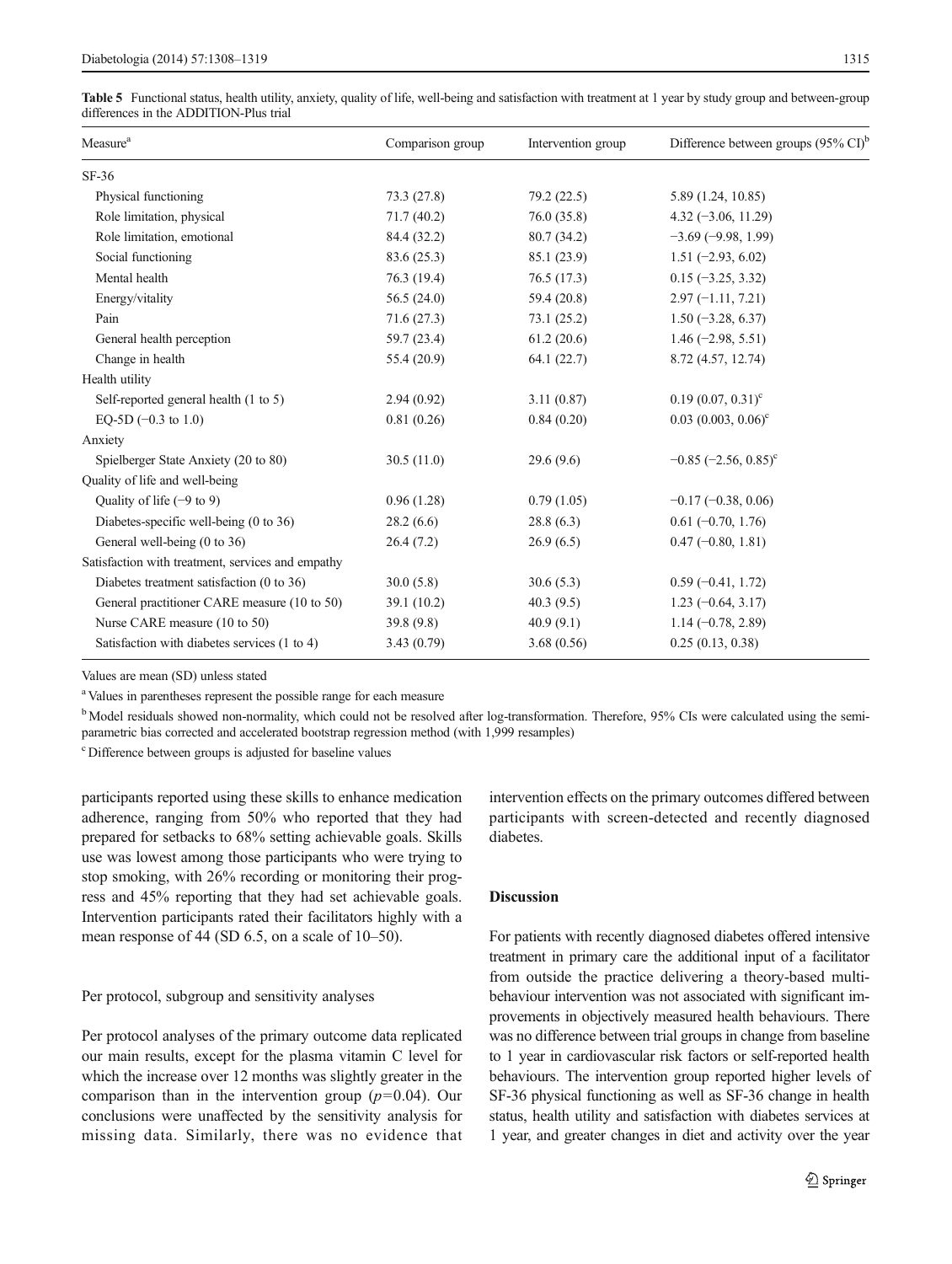<span id="page-8-0"></span>

| Table 6 Baseline and follow-up behavioural beliefs, illness perceptions, strength of habit and diabetes knowledge by study group and between-group |  |  |  |
|----------------------------------------------------------------------------------------------------------------------------------------------------|--|--|--|
| differences in the ADDITION-Plus trial                                                                                                             |  |  |  |

| Measures <sup>a</sup>                                          |                   | Comparison group |                          | Intervention group | Adjusted difference between |  |
|----------------------------------------------------------------|-------------------|------------------|--------------------------|--------------------|-----------------------------|--|
|                                                                | <b>Baseline</b>   | 1 year           | <b>Baseline</b>          | 1 year             | groups $(95\% \text{ CI})$  |  |
| Intention physical activity (1 to 5)                           | 3.72(0.83)        | 3.48(0.79)       | 3.78(0.74)               | 3.64(0.81)         | 0.14(0.007, 0.27)           |  |
| Intention diet $(1 \text{ to } 5)$                             | 3.71(0.79)        | 3.39(0.84)       | 3.75(0.76)               | 3.51(0.81)         | $0.11 (-0.03, 0.25)$        |  |
| Intention medication adherence (1 to 5)                        | 4.45(0.56)        | 4.47(0.60)       | 4.40(0.67)               | 4.57(0.58)         | 0.12(0.01, 0.23)            |  |
| Intention smoking $(1 \text{ to } 5)$                          | 3.16(1.11)        | 3.12(1.06)       | 3.20(0.96)               | 3.20(1.11)         | $0.003(-0.32, 0.33)$        |  |
| Illness perception consequences $(1 \text{ to } 5)$            | 2.90(0.65)        | 2.88(0.69)       | 2.89(0.64)               | 2.95(0.66)         | $0.08(-0.03, 0.18)$         |  |
| Illness perception treatment control (1 to 5)                  | 3.80(0.52)        | 3.67(0.55)       | 3.75(0.48)               | 3.72(0.52)         | $0.08(-0.01, 0.16)$         |  |
| Perceived behavioural control physical activity (1 to 5)       | 3.72(0.91)        | 3.51(0.90)       | 3.82(0.79)               | 3.67(0.88)         | $0.12(-0.03, 0.26)$         |  |
| Perceived behavioural control diet (1 to 5)                    | 3.75(0.83)        | 3.58(0.85)       | 3.70(0.89)               | 3.67(0.87)         | $0.11 (-0.03, 0.26)$        |  |
| Perceived behavioural control medication (1 to 5)              | 4.49(0.56)        | 4.47(0.56)       | 4.47(0.63)               | 4.56(0.58)         | $0.10(-0.002, 0.20)$        |  |
| Perceived behavioural control smoking (1 to 5)                 | 2.70(0.97)        | 2.90(0.79)       | 2.79(1.01)               | 2.91(1.07)         | $-0.07(-0.44, 0.30)$        |  |
| Behavioural beliefs physical activity (1 to 5)                 | 4.01(0.75)        | 3.92(0.64)       | 3.98(0.62)               | 3.90(0.72)         | $-0.002(-0.11, 0.11)$       |  |
| Behavioural beliefs diet (1 to 5)                              | 3.83(0.75)        | 3.75(0.75)       | 3.90(0.68)               | 3.81(0.73)         | $0.02(-0.10, 0.14)$         |  |
| Perceived effectiveness of lifestyle change (1 to 5)           | 3.95(0.72)        | 3.82(0.76)       | 3.91(0.65)               | 3.84(0.71)         | $0.05(-0.08, 0.18)$         |  |
| Strength of PA habit change reported at 1 year (1 to 5)        |                   | 3.27(0.72)       | $\overline{\phantom{a}}$ | 3.41(0.71)         | $0.14 (-0.05, 0.32)$        |  |
| Strength of diet habit change reported at 1 year (1 to 5)      |                   | 3.66(0.55)       | $\overline{\phantom{a}}$ | 3.64(0.61)         | $-0.02$ ( $-0.15$ , 0.12)   |  |
| Diabetes knowledge (self-administered questionnaire) (0 to 47) | $\qquad \qquad -$ | 24.8 (9.18)      |                          | 25.8(8.53)         | $0.92(-0.72, 2.57)$         |  |

Values are mean (SD) unless stated

<sup>a</sup> Values in parentheses represent the possible range for each measure

PA, physical activity

compared with the comparison group. However, there was no intervention effect on the remaining SF-36 measures, state anxiety, diabetes-specific and general well-being, diabetesrelated quality of life, diabetes treatment satisfaction or relational empathy. We found no evidence to support this external behavioural facilitator model of care where the primary care team delivers a well-organised and intensive treatment service.

#### Strengths and limitations

The study was carried out in primary care settings where most of the care of individuals with recently diagnosed diabetes takes place in the UK. General practice registers typically cover 99% of all residents living in England [\[41\]](#page-11-0), and nearly half of the practices approached agreed to take part. Generalisability to more deprived settings with greater ethnic diversity may be limited in light of the non-random recruitment of general practices from a single geographical region.

Internal validity was strong; participants were individually randomised and groups were well matched for baseline characteristics. Participant retention at 1 year was similarly high in both trial groups. We used objective measurement of four key behaviours affecting CVD risk, as well as measuring selfreported behaviour, functional status and well-being. The apparent effect on self-reported change in behaviours over time highlights the need for caution in interpreting the results of trials of behavioural interventions that rely on subjective measures. Clinically important outcomes were measured using standardised equipment and protocols, with trained staff unaware of study group allocation.

The intervention was based on theory and evidence from psychology to support change in behaviour [\[42\]](#page-11-0), and included a patient-centred approach to facilitating behaviour change, which has been shown to be more effective than didactic interventions in improving CVD risk factors [[43](#page-11-0), [44](#page-11-0)]. Quality-assured delivery was enabled by training, ongoing supervision and protocols. The carefully characterised intervention and the objective measurement of health behaviours allowed us to isolate potential effects of the behavioural intervention from other aspects of intensive general practice care.

Plasma drug and cotinine levels were available only for a subset of participants and the timing of blood samples following ingestion of tablets and other factors affecting plasma drug levels were not standardised, which will have reduced the precision of estimates. However, these issues did not differ by study group and while the measure of adherence was less precise, it was less prone to bias than self-report measures. Objective measures of physical activity, smoking and medication adherence at baseline would have improved precision and enabled us to assess change over time. However, such detailed measurement might increase the salience and influence the behaviour of participants in both groups [[45](#page-11-0)]. This is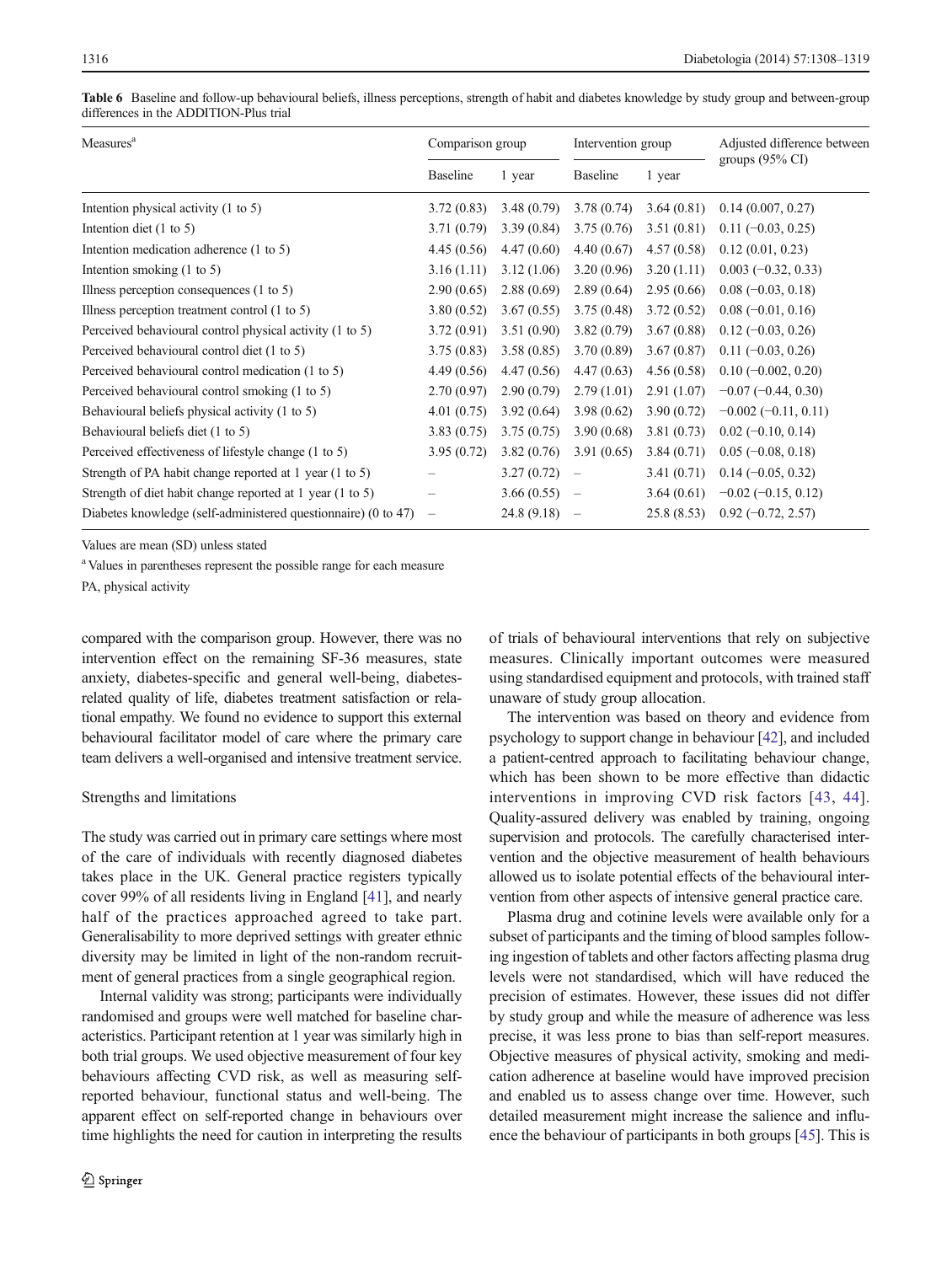likely to be more relevant to physical activity than to the other health behaviours assessed via blood samples.

### Understanding the results

There may have been limited scope for additional benefit among ADDITION-Plus patients, who were already receiving intensive treatment, including theory-based educational materials and lifestyle advice on all the target behaviours by the primary care team. In addition, there were improvements from baseline in plasma vitamin C levels, self-reported diet and physical activity and cardiovascular risk factors in both study groups, further limiting potential change. The absence of an intervention effect on health behaviours was unlikely to be due to failure to deliver the programme. Attendance at intervention sessions, self-reported use of skills to improve lifestyle behaviours and levels of satisfaction with the programme were all high. Facilitators met monthly to discuss intervention delivery and listened to tape recordings of their sessions. They also received ongoing supervision and support from a clinical psychologist. The intervention was associated with stronger intentions to change physical activity and medication adherence at follow-up. We targeted mediators of behaviour change and included behaviour change techniques from a range of theories. However, the evidence that any of the commonly used theories predict changes in objectively assessed health behaviours is limited. Behaviour change might be enhanced by focusing on fewer behaviours and being more directive in selecting which ones to focus on. Targeting dietary change and physical activity sequentially might be less effective than targeting them simultaneously, but more evidence is needed [\[46\]](#page-11-0). Increasing the intensity of the training or of intervention delivery could have enhanced the opportunity to change behaviour, but may not be feasible in routine practice. Facilitator-led care focusing on behaviour change might add value in settings where primary care based intensive treatment is not feasible or effective.

We recorded moderate effects of the intervention on measures of self-reported health status, health utility and physical function. These positive effects occurred independently of any change in objectively measured health behaviours, suggesting a mechanism independent of behaviour change. Other trials have also shown that interventions can improve patientreported outcomes such as well-being but not behaviour or clinical endpoints [\[33,](#page-11-0) [47](#page-11-0)]. It is not clear whether the improvements were related to the supportive alliances formed with lifestyle facilitators or whether the effect was mediated by a feeling of false reassurance from participating in the intervention [\[48](#page-11-0)]. Regardless of the mechanism, self-reported health is an independent predictor of mortality [[49](#page-11-0)]. These improvements warrant further examination, particularly if they persist over the long term when intervention support is withdrawn and can be achieved with a less intensive intervention. Fiveyear follow-up of the trial cohort is planned.

Recent attempts to promote behaviour change in individuals soon after the diagnosis of diabetes have had mixed effects. In the Diabetes Education and Self-Management for Ongoing and Newly Diagnosed Diabetes (DESMOND) trial (ISRCT N17844016), 824 newly diagnosed patients were cluster randomised to receive either a 6 h structured group-education programme focused on behaviour change or usual care (comparison group) [\[50\]](#page-11-0). The DESMOND trial participants had a mean age of 60 years, included more men than women (55%), had a mean BMI of approximately 32 kg/m<sup>2</sup> and were, therefore, broadly similar to ADDITION-Plus participants. The intervention was based on similar theories of learning used in the ADDITION-Plus trial and focused on lifestyle factors such as food choice and physical activity. Compared with the control group, the intervention group achieved greater improvements in weight loss and smoking cessation and positive improvements in belief about illness, but no difference in HbA1c levels after 1 year. Self-reported physical activity levels were higher in the intervention than in the comparison group at all time points, but were not significantly different at 1 year. There was no objective measurement of behaviour change in this trial cohort and it was difficult to elucidate exactly which components of the intervention were associated with the observed improvements. Further, the DESMOND control group was different from our comparison group, where individuals were already receiving intensive treatment for diabetes.

In the Early ACTID trial, 593 recently diagnosed patients with a mean age of 60 years were randomised to receive usual care (control group), an intensive diet intervention (6.5 h of individual counselling by a dietitian/nurse over 1 year) or an intensive diet intervention plus a pedometer-based activity programme [\[7](#page-10-0)]. After 12 months, there were significant improvements in glycaemic control, insulin resistance and body weight in both intervention groups compared with the control group; however, the addition of the activity intervention conferred no extra benefit. Accelerometry data indicated that individuals in the diet and activity group increased their physical activity significantly more than those in the other two groups. However, the lack of measurement of dietary change or any other health behaviour again makes it difficult to explain the beneficial effects observed in this trial. Other studies examining behavioural change in type 2 diabetes patients tend to be small, of shorter duration and to focus on individuals later in the disease trajectory. No published trial to date captures objective measurement of four key health behaviours in recently diagnosed patients.

## **Conclusion**

A facilitator-led, individually tailored multiple behaviour change intervention over 1 year did not improve objectively measured health behaviours or cardiovascular risk factors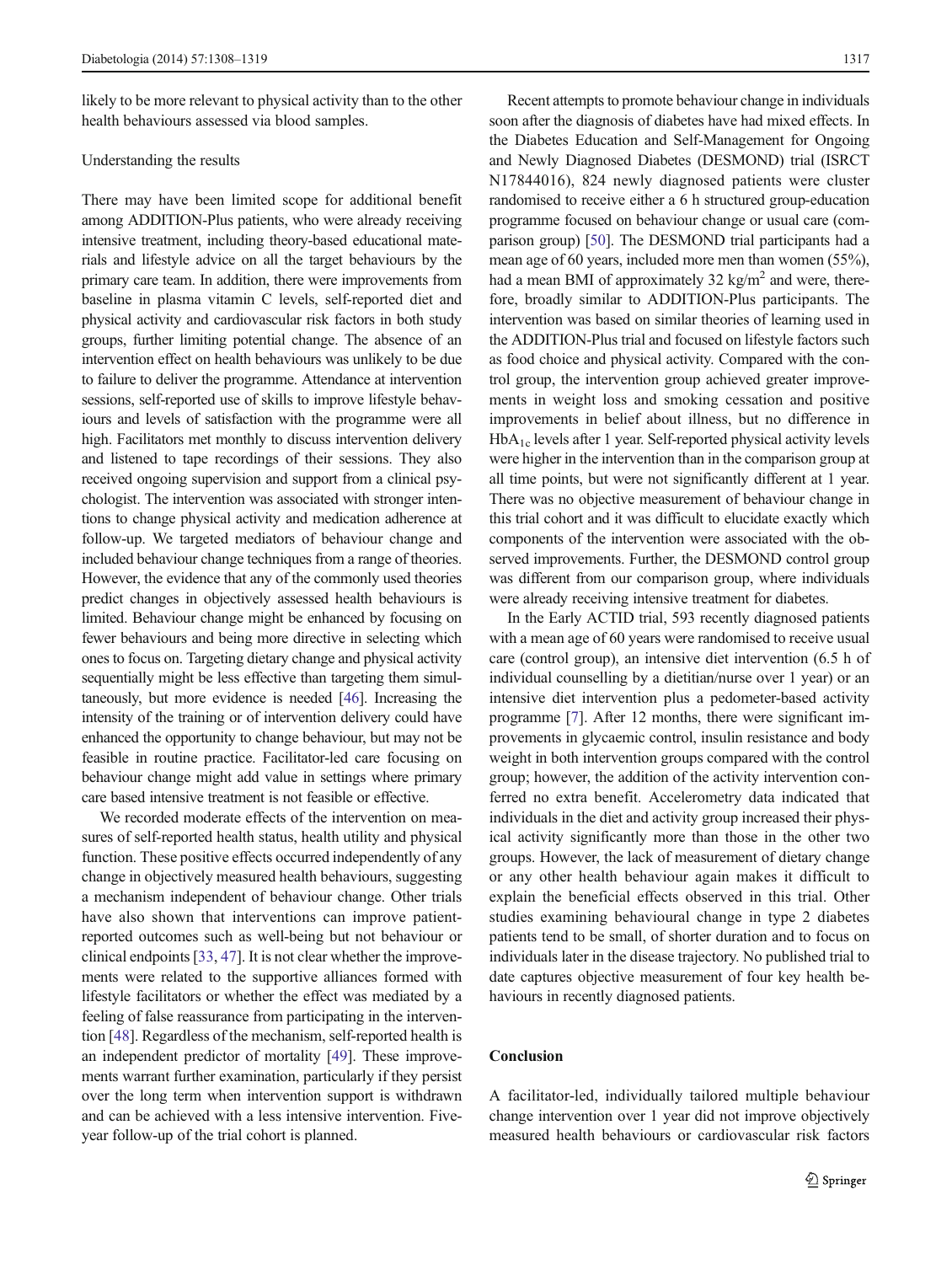<span id="page-10-0"></span>among people with recently diagnosed type 2 diabetes receiving intensive treatment in UK primary care. Effects on selfreported changes in diet and physical activity were not confirmed by objective data, highlighting the need for caution in interpreting trials of behavioural interventions that rely on subjective measures. Enabling primary care teams to deliver a well-organised intensive treatment service to newly diagnosed patients should remain a priority for policymakers and commissioners.

Acknowledgements We are grateful to all participants, lifestyle facilitators, practice nurses and family physicians for taking part in the ADDITION-Plus trial: Arbury Road Surgery, Ashwell Surgery, Birchwood Surgery, Bottisham Medical Practice, Brookfields/Cherry Hinton, Buckden Surgery, Clarkson Surgery, Cornerstone Practice, Cornford House Surgery, Cottenham Surgery, Dr Eaton & Partners (Saffron Walden), George Clare Surgery, Great Staughton Surgery, Haddenham Surgery, Hilton House Surgery, Lensfield Road Surgery, Manea Surgery, Milton Surgery, New Roysia Surgery, Orchard House Surgery, Orton Medical Practice, Parkhall Road Surgery, Park Medical Centre, Petersfield Medical Practice, Riverside Practice, Rookery Medical Centre, Rosalind Franklin House, South Street Surgery, St Mary's Surgery, Thaxted Surgery, The Old Exchange, The Spinney Surgery, The Surgery (Over) and Woolpit Surgery. We are grateful to the independent endpoint committee (N. Stott [Chair; University of Cardiff, UK], J. Weinman [King's College, London, UK], R. Himsworth [University of Cambridge, UK] and P. Little [University of Southampton, UK]). We thank D. Hughes (University of Bangor, Wales) for his help with examining the medication adherence data. We thank all ADDITION-Plus study team members at The Primary Care Unit, University of Cambridge and the Medical Research Council Epidemiology Unit, Cambridge, UK, who jointly coordinated the baseline and 1 year follow-up phases of the study. We thank the Cambridge University Hospitals NHS Foundation Trust Department of Clinical Biochemistry and the National Institute for Health Research (NIHR) Cambridge Biomedical Research Centre, Core Biochemical Assay Laboratory for carrying out the biochemical assays, and the following groups within the MRC Epidemiology Unit: data management (A. Dickinson), information technology (I. Morrison), technical (M. Sims), physical activity (K. Westgate, S. Mayle) and field epidemiology (P. Roberts, K. Mwanza, J. Grant, F. Whittle and J. Sylvester). Permission to use the Diabetes Treatment Satisfaction Questionnaire was granted by C. Bradley, Health Psychology Research, Royal Holloway University of London, Surrey, UK.

Funding The trial is supported by the Medical Research Council (grant reference no. G0001164), the Wellcome Trust (grant reference no. G061895), National Health Service R&D support funding (including the Primary Care Research and Diabetes Research Networks) and National Institute of Health Research under its Programme Grants for Applied Research scheme (RP-PG-0606-1259). ALK, KMW & SJG were members of the NIHR School for Primary Care Research. ALK and SS are NIHR Senior Investigators. The Primary Care Unit is supported by NIHR Research funds. ATP is supported by the NIHR Biomedical Research Centre at Guy's and St Thomas' NHS Foundation Trust and King's College, London, UK. The views expressed in this publication are those of the authors and not necessarily those of the National Health Service, the NIHR, or the UK Department of Health. Bio-Rad provided equipment for  $HbA_{1c}$  testing during the screening phase. We are grateful to Diabetes UK for providing patient information materials.

Access to research materials For access to research materials contact the corresponding author.

Duality of interest The authors declare that there is no duality of interest associated with this manuscript.

Author contributions SJG, NJW and ALK were responsible for the conception and design of the study. UE, SJG, WH, ALK, RKS, SS, NJW and KMW were responsible for acquisition of the data. SJG, RAP, ATP, RKS and SB analysed and interpreted the data. RKS and SJG drafted the article and all authors revised it critically for important intellectual content. All authors approved the final version. SJG is responsible for the integrity of the work as a whole.

Open Access This article is distributed under the terms of the Creative Commons Attribution License which permits any use, distribution, and reproduction in any medium, provided the original author(s) and the source are credited.

#### References

- 1. Griffin S (1998) Diabetes care in general practice: meta-analysis of randomised control trials. BMJ 317:390–396
- 2. Olivarius NF, Beck-Nielsen H, Andreasen AH, Horder M, Pedersen PA (2001) Randomised controlled trial of structured personal care of type 2 diabetes mellitus. BMJ 323:1–9
- 3. Gaede P, Lund-Andersen H, Parving H-H, Pedersen O (2008) Effect of a multifactorial intervention on mortality in type 2 diabetes. N Engl J Med 358:580–591
- 4. Ray KK, Seshasai SR, Wijesuriya S et al (2009) Effect of intensive control of glucose on cardiovascular outcomes and death in patients with diabetes mellitus: a meta-analysis of randomised controlled trials. Lancet 373:1765–1772
- 5. Ellis SE, Speroff T, Dittus RS, Brown A, Pichert JW, Elasy TA (2004) Diabetes patient education: a meta-analysis and metaregression. Patient Educ Couns 52:97–105
- 6. Department of Health and Diabetes UK (2005) Structured patient education in diabetes—report from the patient education working group. Department of Health, London
- 7. Andrews RC, Cooper AR, Montgomery AA et al (2011) Diet or diet plus physical activity versus usual care in patients with newly diagnosed type 2 diabetes: the Early ACTID randomised controlled trial. Lancet 378:129–139
- 8. Wing RR (2010) Long-term effects of a lifestyle intervention on weight and cardiovascular risk factors in individuals with type 2 diabetes mellitus: four-year results of the Look AHEAD trial. Arch Intern Med 170:1566–1575
- 9. Griffin SJ, Simmons RK, Williams KM et al (2011) Protocol for the ADDITION-Plus study: a randomised controlled trial of an individually-tailored behaviour change intervention among people with recently diagnosed type 2 diabetes under intensive UK general practice care. BMC Public Health 11:211
- 10. Echouffo-Tcheugui JB, Simmons RK, Williams KM et al (2009) The ADDITION-Cambridge trial protocol—a cluster randomised controlled trial of screening for type 2 diabetes and intensive treatment for screen-detected patients. BMC Public Health 9:136
- 11. Horne R, Weinman J (1998) Predicting treatment adherence: an overview of theoretical models. In: Myers L, Midence K (eds) Adherence to treatment in medical conditions. Harwood Academic, London, pp 25–50
- 12. Brage S, Brage N, Franks PW, Ekelund U, Wareham NJ (2005) Reliability and validity of the combined heart rate and movement sensor Actiheart. Eur J Clin Nutr 59:561–570
- 13. Brage S, Ekelund U, Brage N et al (2007) Hierarchy of individual calibration levels for heart rate and accelerometry to measure physical activity. J Appl Physiol 103:682–692